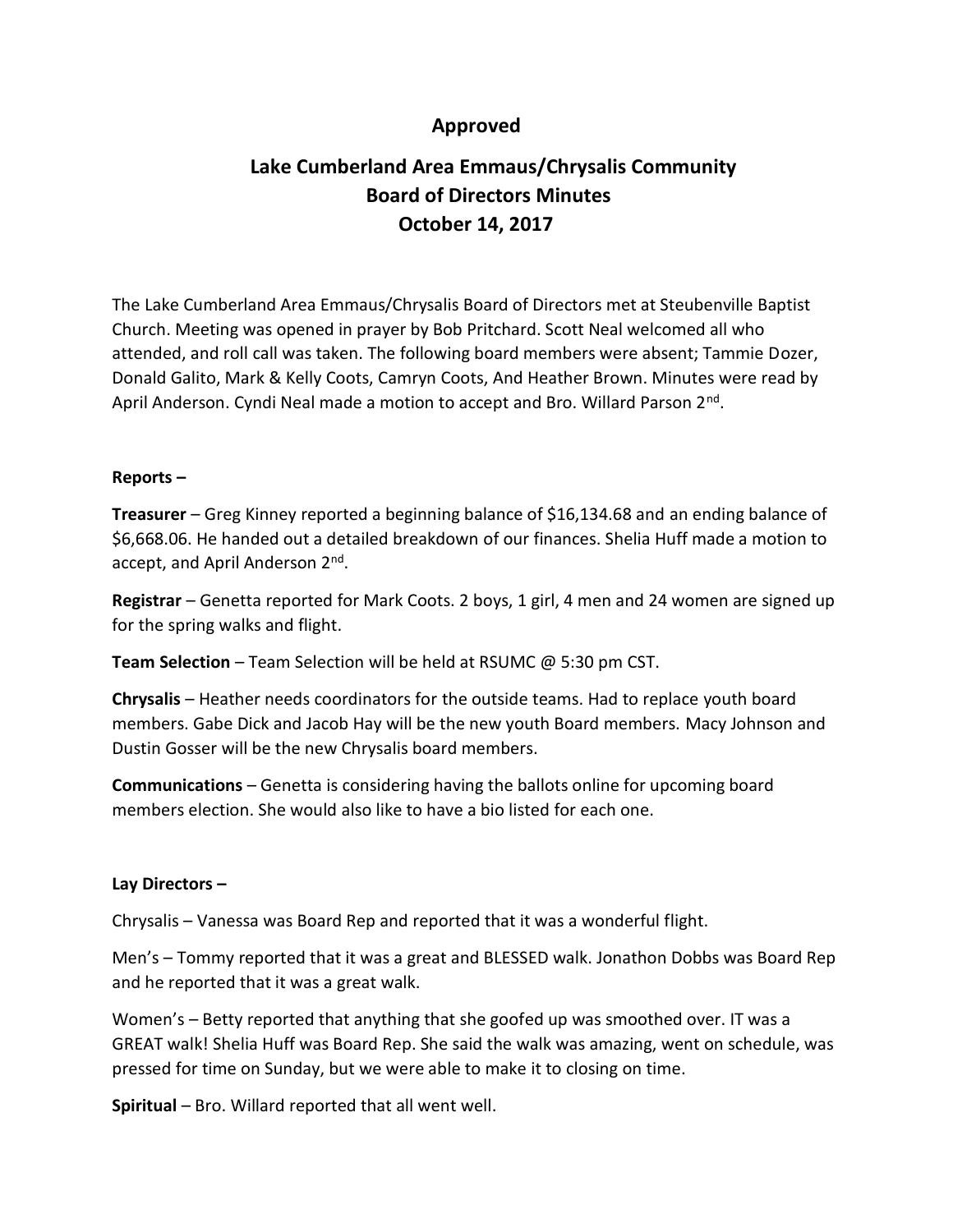#### **Committees -**

Agape – all good Kitchen – all good Prayer chapel – all good

**Old Business** – Stacy said we will be working on 501C in November and submitting in January.

**New Business** –

Board Member candidates are;

Chris Early

Becky Early

Victor Anderson

Rodney Nokes

Reuben Huckaby

Megan Richardson

Jonathon Dobbs

Tommy Burton

Carolyn Burton

James Gregory

Angela Gregory

Anthony Parson

Dawn Allen

Board Voted and approved all candidates.

Scott Neal is the new Community Trainer.